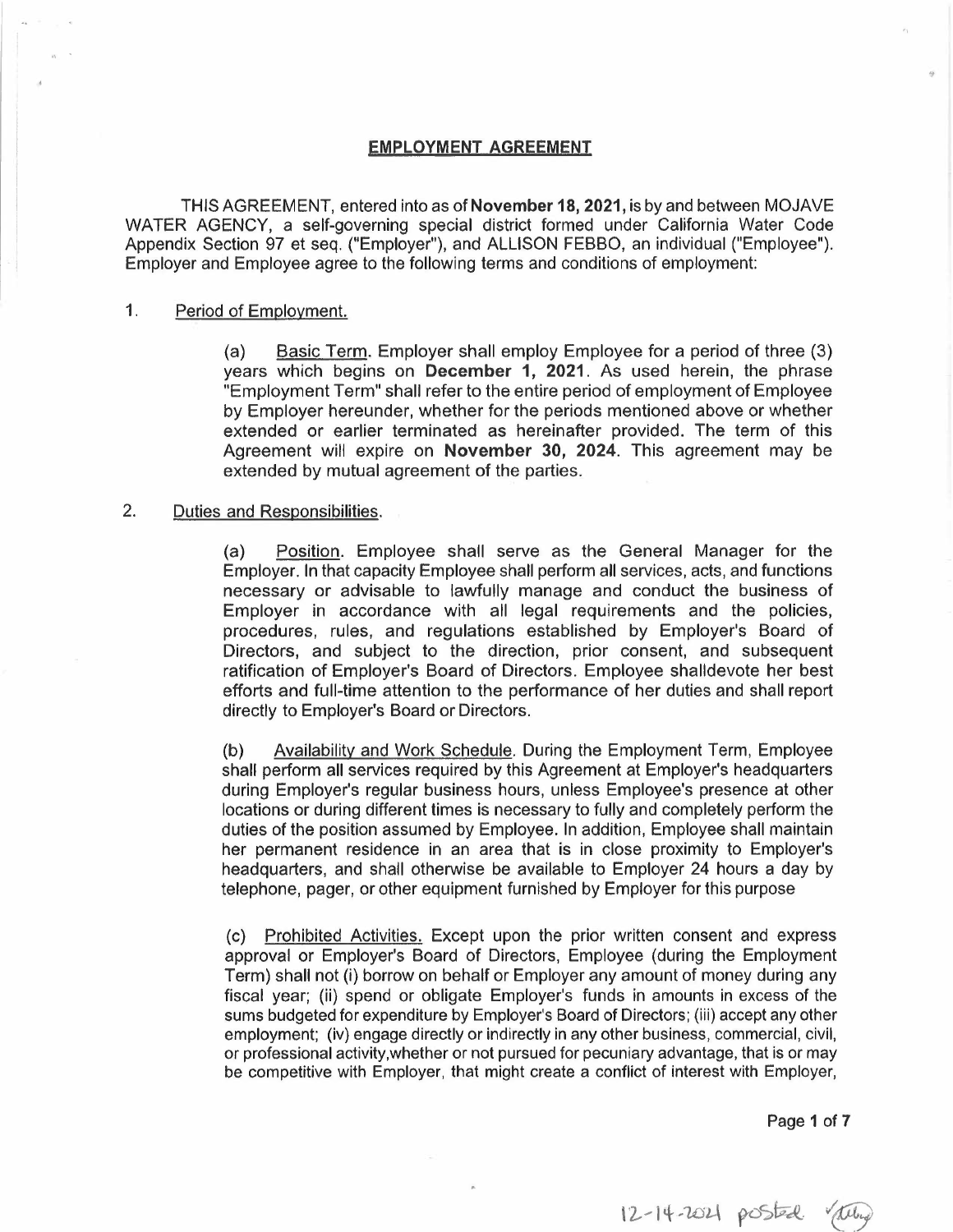or that otherwise might interfere with the business of Employer or any Affiliate or Employer; or (v) accept any position with an outside agency without prior approval of Employer's Board of Directors. An "Affiliate" shall mean any person or entity that directly or indirectly controls, is controlled by or is under common control with Employer.

(d) Representations. Employee represents and warrants (i) that she is fully qualified and competent to perform the responsibilities for which she is being hired pursuant to the terms of this Agreement; and (ii) that Employee's execution of this Agreement, her employment with Employer, and the performance of her proposed duties under this Agreement shall not violate any obligation she may have to any former employer (or other person orentity), including any obligations with respect to proprietary or confidential information of any person or entity.

# 3. Compensation.

(a) Salary. Employer shall pay Employee a salary at the rate of TWO-HUNDRED THIRTY-ONE THOUSAND SEVEN HUNDRED TWENY FIVE DOLLARS (\$231,725.00) per year beginning December 1, 2021, in accordance with Employer's duly established practices. Employer may, but is not obligated to, increase Employee's salary as deemed appropriate by Employer's Board of Directors in the exercise of its sole discretion upon completion of its annual review of the employee's job performance which is deemed to be November 30, 2022.

(b) Administrative Leave. The employee shall receive 40 hours of administrative leave per fiscal year. This leave is not to be accrued and if not used within the fiscal year, is lost to the employee.

(c) Car Allowance. Employer shall provide a car allowance of EIGHT HUNDRED DOLLARS (\$800.00) per month to the Employee.

(d) Benefits. During the Employment Term, Employee shall be entitled to receive full contribution by Employer of Employer's share only, as required by PERS to the Public Employees Retirement System. Employee shall be required to make the Employee's contribution as required by PERS to the Public Employees Retirement System. Employer shall provide payment of the monthly PERS Platinum PPO health insurance premium for Employee and Employee's dependents. All other benefits provided by Employer to its exempt employees in accordance with Employer's standard policies shall be provided to Employee. As Employee becomes eligible therefor, Employee shall have the right to participate in and to receive benefits from all present and future benefit plans specified in Employer's policies and generally made available to similarly situated employees of Employer. The amount and extent of benefits to which Employee is entitled shall be governed by the specific benefit plan as amended. Employee also shall be entitled to any benefits or compensation tied to termination as described in Section 4. Nothing stated in this Agreement shall prevent Employer from changing or eliminating any benefit during the •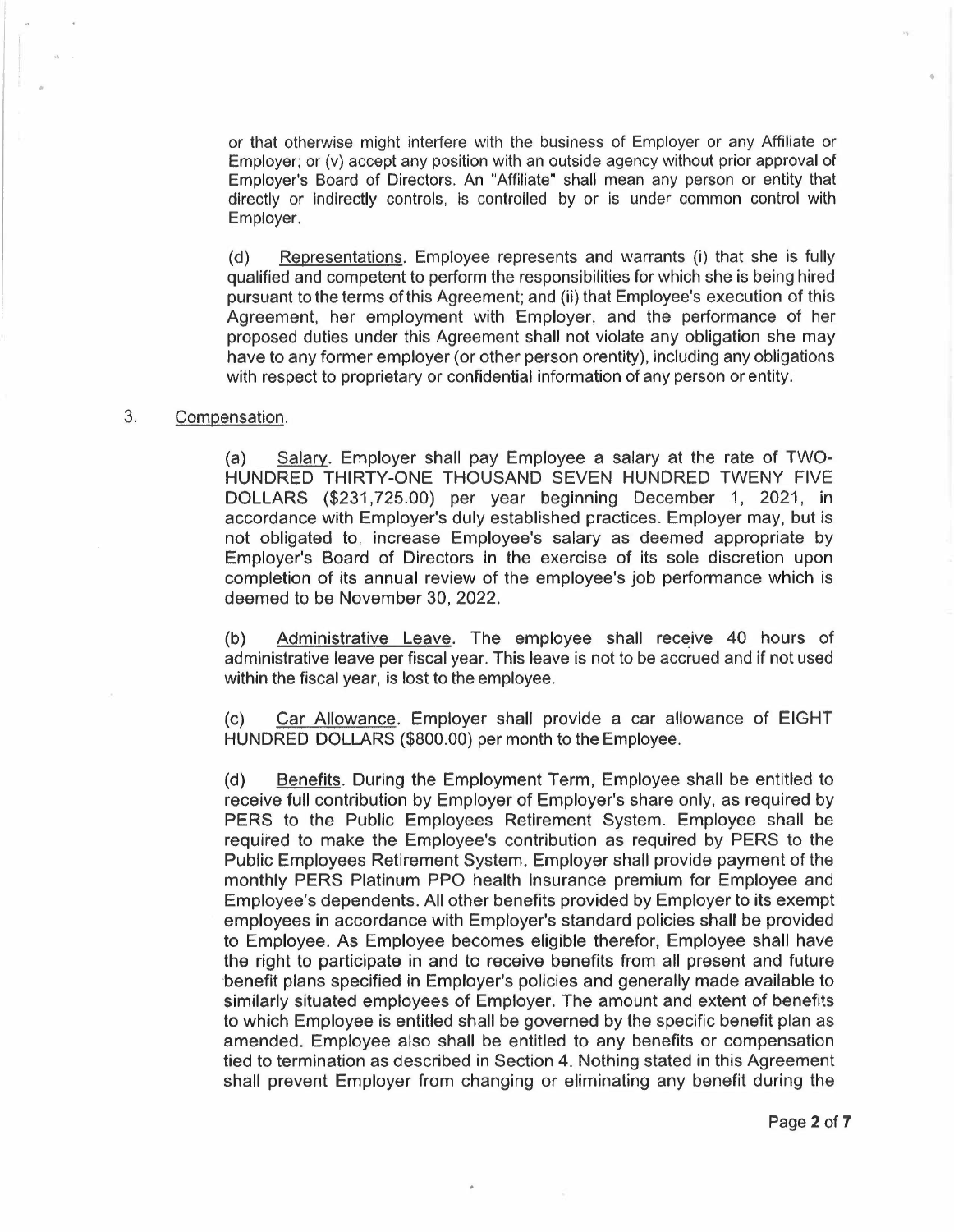Employment Term as Employer, in its sole discretion, may deem necessary or desirable. No statement concerning benefits or compensation to which Employee is entitled shall alter in any way the term of this Agreement, any renewal thereof, or its termination. All compensation and comparable payments to be paid to Employee under this Agreement shall be less withholdings as required by law.

(e) Vacation. Employee shall be entitled to 160 hours of vacation time each year of the Employment Term without loss of compensation. Employee may be absent from her employment for vacation only at such times as Employer's Board of Directors shall determine from time to time. Unused vacation time shall be carried over in accordance with the policies established by Employer's Board of Directors.

(f) Relocation Expenses. Within six (6) months from this Agreement, Employee shall relocate to within 40 miles of the Mojave Water Agency boundary area. Employee shall obtain three quotes for moving related expenses and present those quotes to the Employer's Board of Direction for approval for reimbursement. If termination of employment occurs by the Employee Not for Cause as described below in Section 4(d) before the end of the three (3) year term of this agreement (November 20, 2024), the Employee shall repay relocation expenses reimbursed by the Employer prorated by the amount of time the Employee served under this agreement. For example, if the Employee serves two years of the three-year term (2/3 of the three-year term), the Employee will repay the Agency 1/3 of the relocation expenses reimbursed by the Employer.

(g) Professional Dues and Conferences. Employer shall pay all reasonable travel, lodging, and entrance fees and costs associated with Employee's attendance at conferences and seminars, as well as payment of annual dues levied by professional organizations and community affiliation costs that receive prior approval by Employer's Board of Directors.

Employer shall maintain its ACWA membership during the term of this Agreement.

(h) Leadership Training and Development. Employer shall pay all reasonable fees and costs associated with leadership development and training for the Employee at the recommendation of the employee and upon prior approval by Employer's Board of Directors.

(i) Employee became a member of the Public Employee's Retirement System after January 1, 2013. Pursuant to Government Code 7522.10 of the PEPRA, employee is currently subject to a limitation of compensation (ONE-HUNDRED FIFTY-THREE THOUSAND SIX-HUNDRED SEVENTY-ONE DOLLARS [\$153,671.00] in 2021 ), that is adjusted annually, which may be used by PERS in making a calculation of retirement benefits for the Employee. This benefit is currently two percent (2%) at 62 years of age under the PERS retirement formula now in effect for Employee. Employee's current salary is above this compensation limit established by PERS in its calculation of retirement benefit contribution which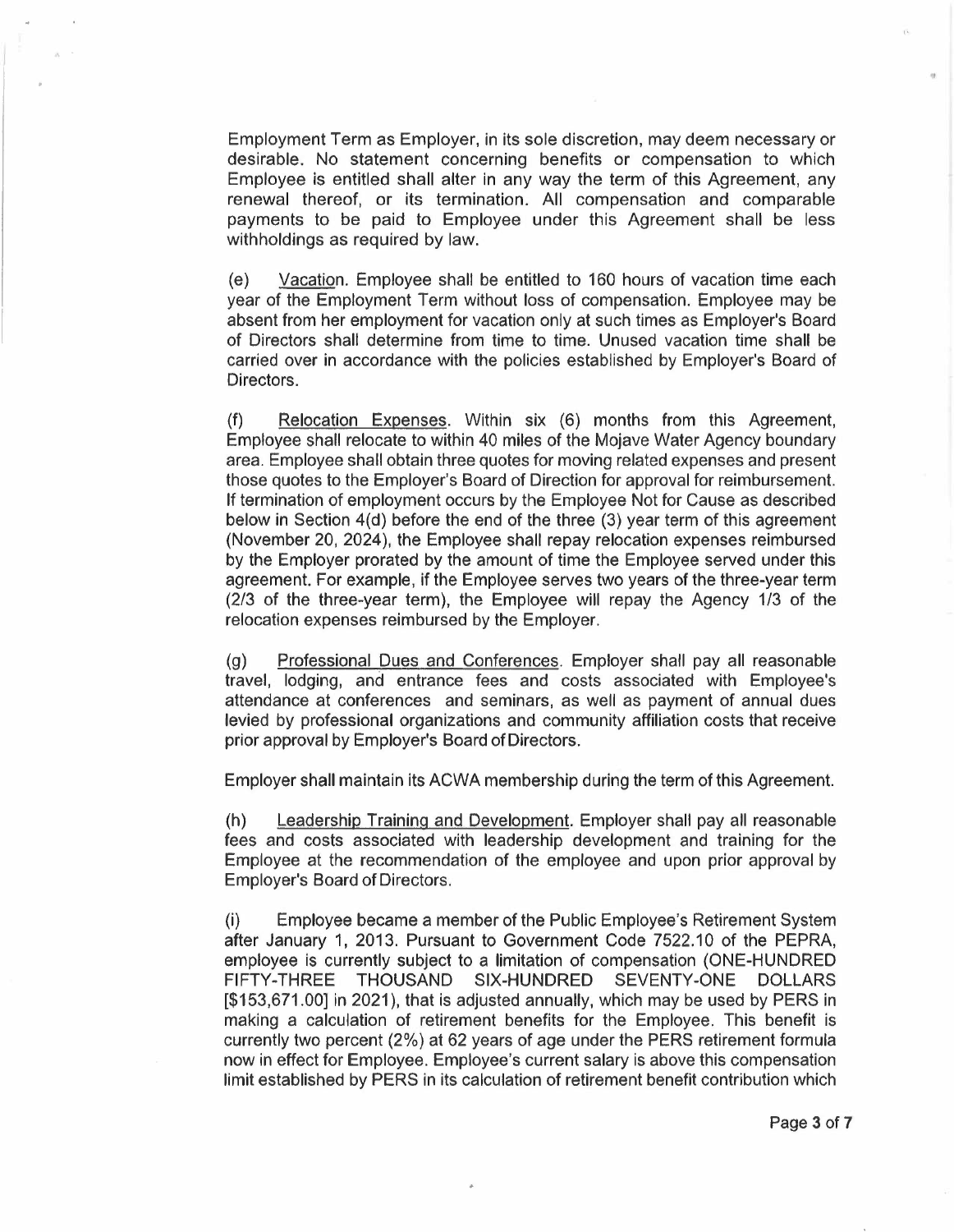can be made by Employer. Employer agrees to contribute to a Governmental Money Purchase Plan & Trust established by the Employer. Such contribution to this Plan will be in an amount not to exceed the annual equivalent PERS contribution rate (7.73% in fiscal year 2021/2022) on the compensation above the annually adjusted cap (\$153,671.00 in 2021) to such plan. Employee will also contribute the employee cost share rate (currently 7.25% in fiscal year 2021/2022) into the Plan once the compensation cap is reached. [For example, "If salary is \$200,000 the additional contribution will be based on the compensation over the annual cap (\$200,000 - \$153,671or \$46,329) times the employer annual rate at the time of calculation (7.73% in 2021/2022) or \$3,581.23. The employee contribution will be \$46,329 times the annual employee cost share at the time of calculation (7.25% in 2021/2022) or \$3,359.90. These rates and amounts will be adjusted annually as the compensation limits and PERS rates are adjusted.

It is recognized that this compensation cap may be amended annually, and the terms of the California Public Employee's Pension Reform Act may be updated from time to time. Both Employer and Employee shall meet and confer in good faith to comply with the terms of this section or any changes thereto that would alter the methodology of payment into a deferred compensation plan. This benefit will terminate on November 30, 2024 unless extended by mutual agreement of Employee and Employer.

## 4. Termination of Employment.

(a) By Death. The Employment Term shall terminate automatically uponthe death of Employee. Employer shall pay to Employee's beneficiaries or estate as appropriate any compensation then due and owing, including payment for accrued, unused paid time off, if any. Thereafter, all obligationsof Employer under this Agreement shall cease. Nothing in this section shallaffect any entitlement or Employee's heirs to the benefits of any life insurance plan or other applicable benefits.

(b) By Disability. If by reason of any physical or mental incapacity Employee has or will be prevented from properly performing her duties under this Agreement for more than twelve (12) weeks in any one (1) year period, then to the extent permitted by law, Employer may terminate theEmployment Term, pursuant to Section 4 (c), below, upon two (2) weeks advance written notice. Employer shall pay Employee all compensation to which he is entitled up through the last business day of the notice period; thereafter, all obligations of Employer under this Agreement shall cease.Nothing in this Section shall affect Employee's rights under any applicable Employer disability plan.

(c) By Employer Not for Cause. Employer may dismiss Employee withoutcause notwithstanding anything to the contrary contained in or arising from any statements, policies, or practices or Employer relating to the employment, discipline, or termination of its employees. Employer shall pay Employee all compensation then due and owing for the period prior to termination, plus a lump sum cash payment equal to Employee's base salary over a period of

..

..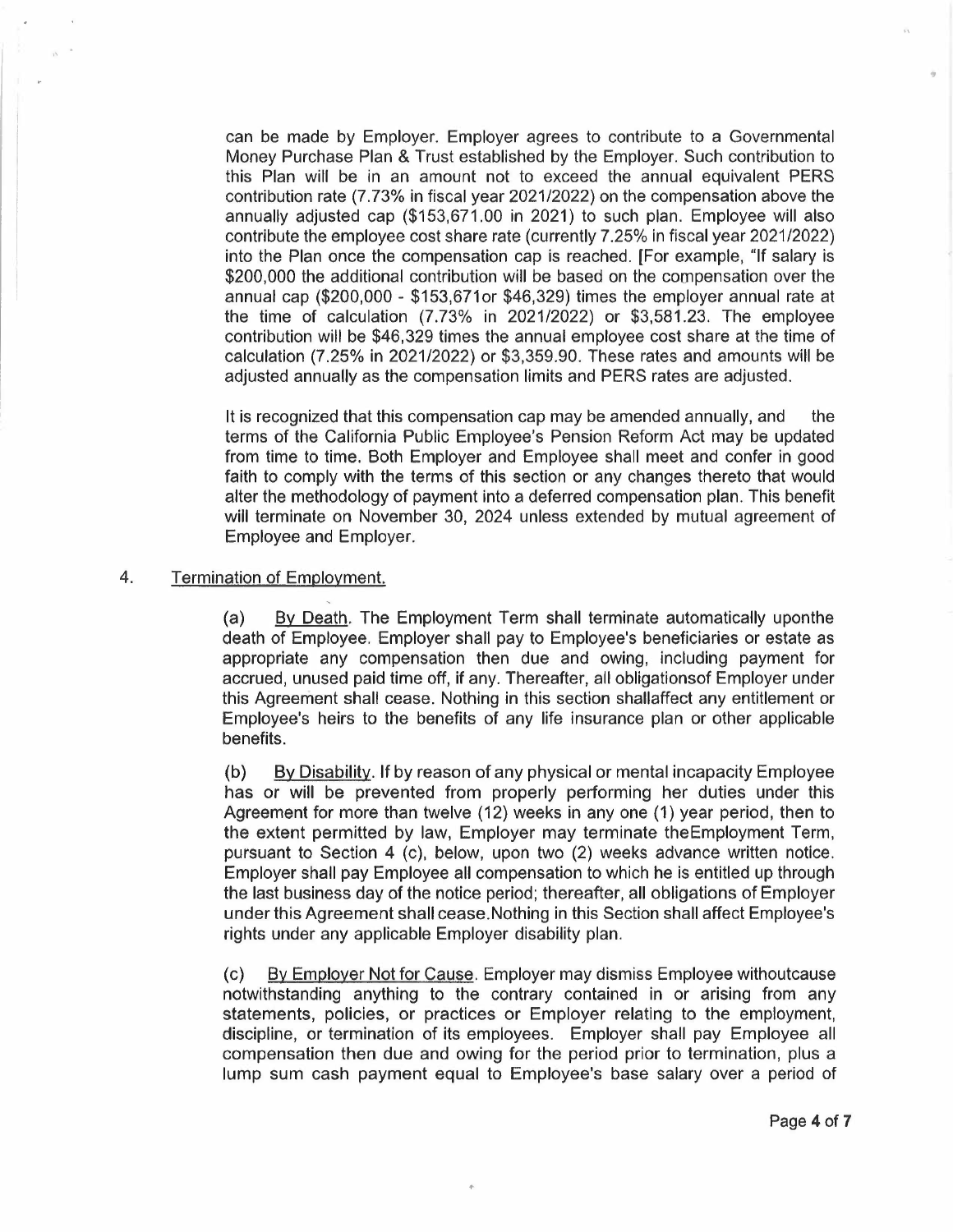twelve (12) months, and thereafter all of Employer's obligations under this Agreement shall cease. In no event shall the employee's employment be terminated 120 days prior to or 120days following a general election in which members of the Board of Directors stand for election. Employee shall be entitled to all unused vacation and floating holidays and Employer shall continue health benefits for six (6) months upon termination pursuant to this subsection.

(d) By Employee Not For Cause. Employee may terminate her employment for any reason, with or without cause, by providing Employer thirty (30) days advance notice. Employer shall have the option in its complete discretion to make Employee's termination effective at any time prior to the end of such notice period, provided Employer pays Employee all compensation due and owing through the last day actually worked, plus an amount equal to the base salary Employee would have earned through the balance of the notice period, not to exceed thirty (30) days; thereafter, all of Employer's obligations under this Agreement shall cease.

(e) Termination Obligations. Employee agrees that all property, including without limitation all equipment, tangible Proprietary Information (as defined below), documents, records, notes, contracts, and computer- generated materials furnished to or prepared by Employee incident to her employmentbelongs to Employer and shall be returned promptly to Employer upon termination of Employee's employment. Employee's obligations under this subsection shall survive the termination of her employment and the expiration of this Agreement.

5. Proprietary Information. "Proprietary Information" is all information and any ideas pertaining in any manner to the business of Employer (or any Affiliate), its employees, agents, contractors, or consultants, which was produced by any employee of Employer in the course of her or her employment or otherwise produced or acquired by or on behalf of Employer. "Proprietary Information" shall

include without limitation, trade secrets, protocol ideas, inventions, processes, formulas, data, know-how, software and other computer programs, copyrightable material, plans, strategies, customer lists and information, financial reports, and the contents of documents protected from disclosure under the California Public Records Act, Government Code Section 6250 et seq., or other provisions of applicable law. All "Proprietary Information" not generally known outside of Employer's organization, and all Proprietary Information so known only through improper means, shall be deemed "Confidential Information." During her employment by Employer, Employee shall use Proprietary Information and shall disclose Confidential Information only for the benefit of Employer and as is necessary to perform her job responsibilities under this Agreement. Following termination, Employee shall not use any Proprietary Information and shall not disclose any Confidential Information except with the express written consent of Employer. By way of illustration and not in limitation of the foregoing, following termination; Employee shall not use any Confidential Information to solicit Employer's customers or to compete against Employer. Employee's obligations under this section shall survive the termination of her employment and the expiration of this Agreement.

6. Notices. Any notice under this Agreement must be in writing and shall be effective upon delivery by hand, upon facsimile transmission to the number provided below (if one is

 $+$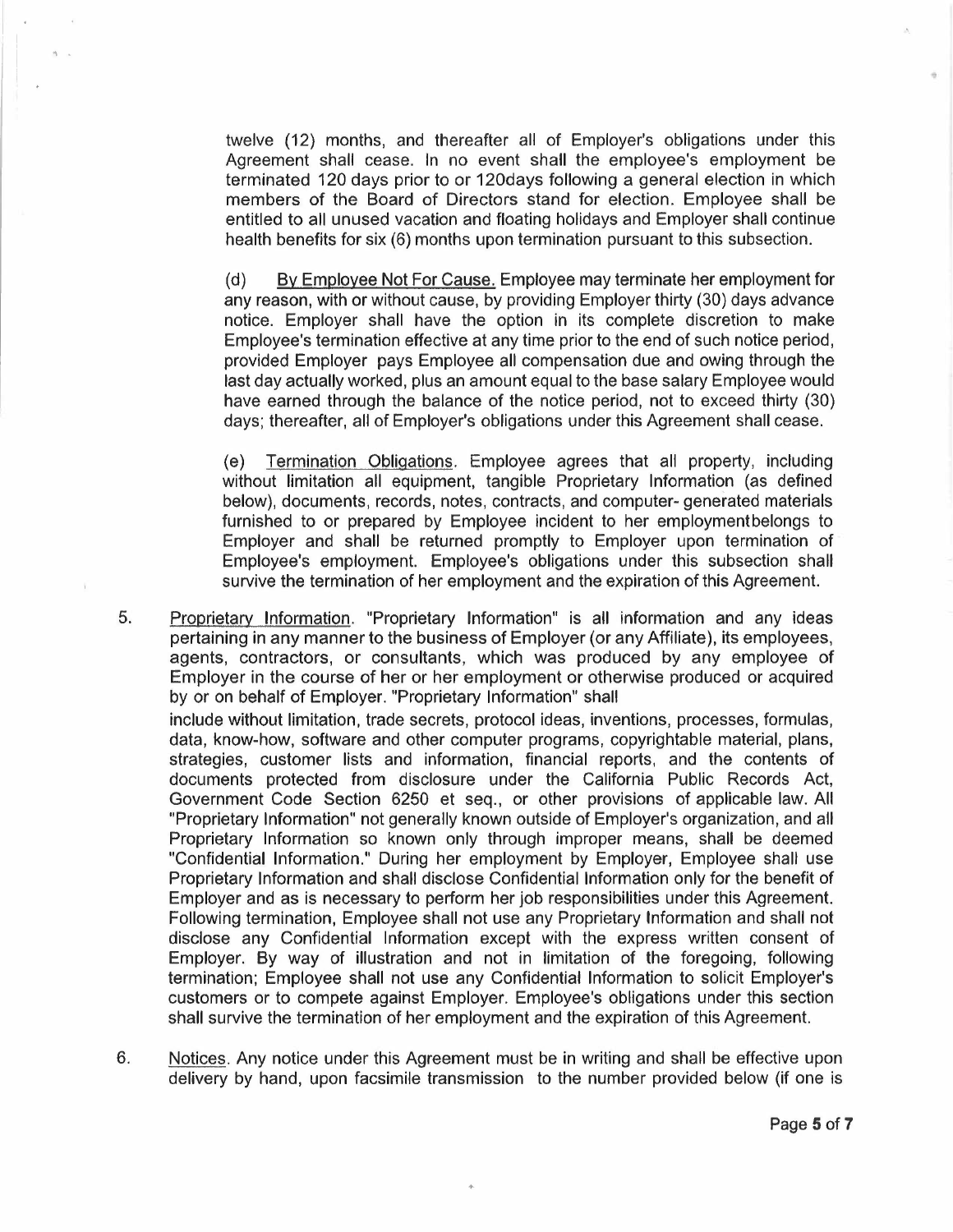provided), or three (3) business days after deposit in the United States mail, postage prepaid, certified, or registered and addressed to Employer at the address below or to Employee at the last known address maintained in Employee'spersonnel file. Employee shall be obligated to notify Employer in writing of any change in her address. Notice of change of address shall be effective only when done in accordance with this Section.

### **Employer's Notice of Address:**

Board of Directors Mojave Water Agency 13846 Conference Center Drive Apple Valley, California 92307Telephone: (760) 946-7000 FAX Phone No. (760) 240-2642

- 7. Action by Employer. All actions required or permitted to be taken under this Agreement by Employer, including without limitation, exercise of discretion, consents, waivers, and amendments to this Agreement, shall be made and authorized only by Employer's Board of Directors. The failure of Employer to insist on strict compliance with any of the terms, covenants, or conditions of this Agreement by Employee shall not be deemed a waiver of that term, covenant, or condition, nor shall any waiver or relinquishment of any right or power at any one time or times be deemed a waiver or relinquishment of that right or power for all or any other times.
- 8. Integration. This Agreement is intended to be the final, complete, and exclusive statement of the terms of Employee's employment by Employer. This Agreement supersedes all other prior and contemporaneous agreements and statements, whether written or oral, express or implied, pertaining in any manner to the employment of Employee by Employer, and it may not be contradicted by evidenceof any prior or contemporaneous statement or agreements. To the extent that the practices, policies, or procedures of Employer now or in the future, apply to Employee and are inconsistent with the terms of this Agreement, the provisions of this Agreement shall control.
- 9. Amendments. This Agreement may not be modified or amended except by a writing signed by each of the parties hereto. Failure to exercise any right under this Agreement shall not constitute a waiver of such right.
- 10. Assignment. Employee shall not assign any rights or obligations under this Agreement. Employer may upon written notice to Employee assign its rights and obligations hereunder.
- 11. Severability. If a court or arbitrator holds any provision of this Agreement to beinvalid, unenforceable, or void, the remainder or this Agreement shall remain in fullforce and effect.
- 12. Attorneys' Fees. In any legal action, arbitration, or other proceeding brought to enforce or interpret the terms or this Agreement, the prevailing party shall be entitled to recover

..

"\